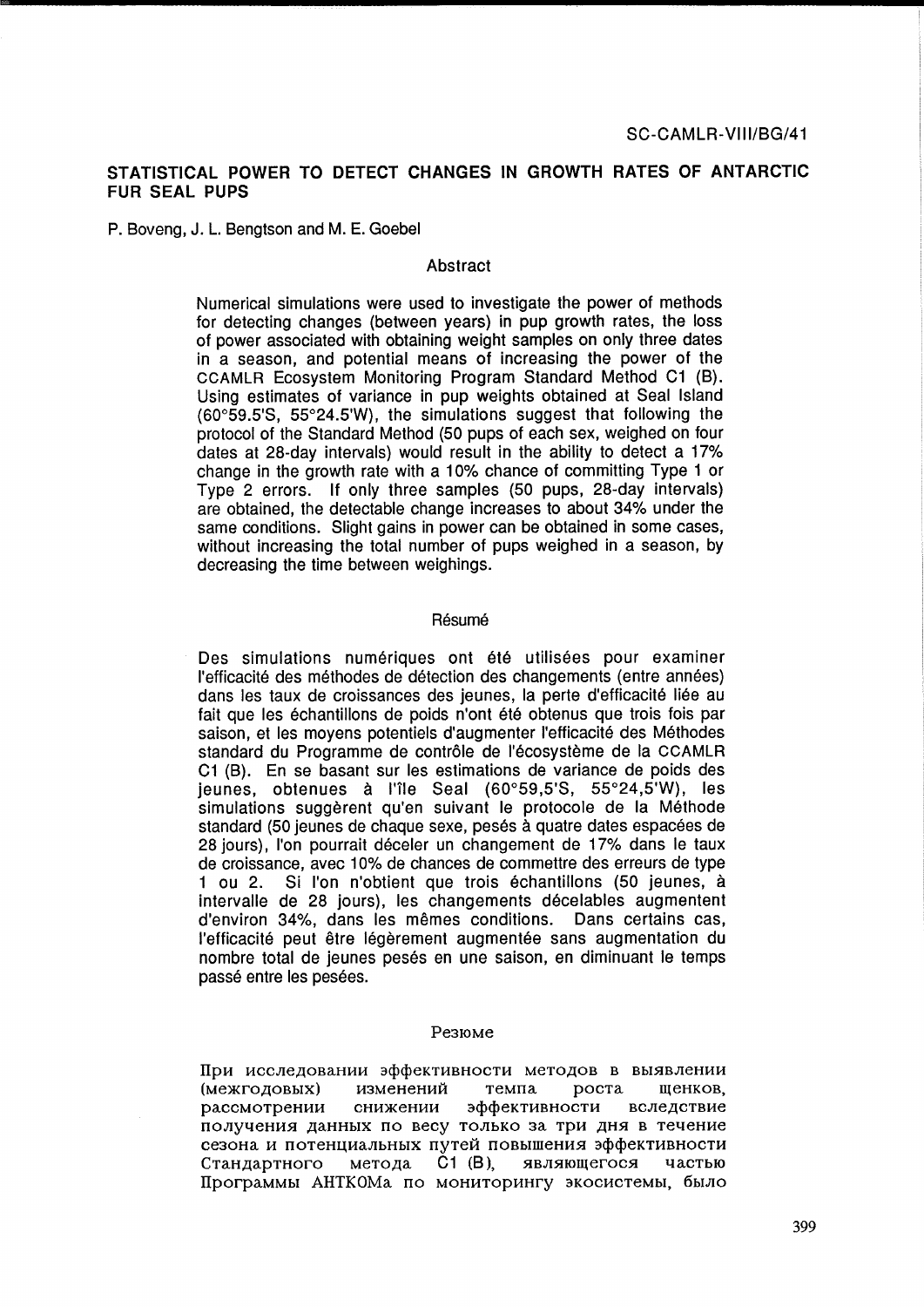использовано математическое моделирование. B результате применения при моделировании полученных на острове Сил (60°59,5'юш., 55°24,5'з.д.) оценочных величин изменчивости веса щенков, было сделано заключение о том, что при следовании процедуры Стандартного метода  $(50)$ шенков каждого пола взвешиваются четыре раза с интервалом в 28 дней) можно выявить 17%-ное изменение темпа роста, при этом существует 10%-ная вероятность допущения погрешности типа 1 или 2. При получении лишь 3 проб (50 щенков в каждой с интервалом в 28 дней) при таких же условиях можно выявить более значительное, 34%-ное изменение. В некоторых случаях эффективность может быть повышена в некоторой степени при отсутствии увеличения количества щенков, взвешенных в течение одного сезона за счет сокрашения интервала между взвешиваниями.

#### Resumen

Simulaciones numéricas se utilizaron para investigar la capacidad de los métodos para detectar los cambios (entre años) en el índice de crecimiento de los cachorros, la incapacidad asociada con la obtención de muestras de peso en sólo tres fechas en una temporada, y maneras potenciales de aumentar la capacidad del Método Estándar C1 (B) del Programa de Seguimiento del Ecosistema de la CCRVMA. Usando estimaciones de variación en el peso de los cachorros obtenidas en la Isla Seal (60°59,5'S, 55°24.5'W), las simulaciones sugieren que siguiendo el protocolo del Método Estándar (50 cachorros de cada sexo, pesados en cuatro fechas a intervalos de 28 días) resultaría en la habilidad de detectar un 17% en el índice de crecimiento, con una posibilidad de 10% de que se cometan errores del Tipo 1 o Tipo 2. Si sólo se obtienen tres muestras (50 cachorros, intervalos de 28 días), el cambio detectable aumenta aproximadamente 34% bajo las mismas condiciones. Leves aumentos en veracidad se pueden obtener en ciertos casos, sin aumentar el número total de cachorros pesados en una temporada, disminuyendo el tiempo entre cada pesaje.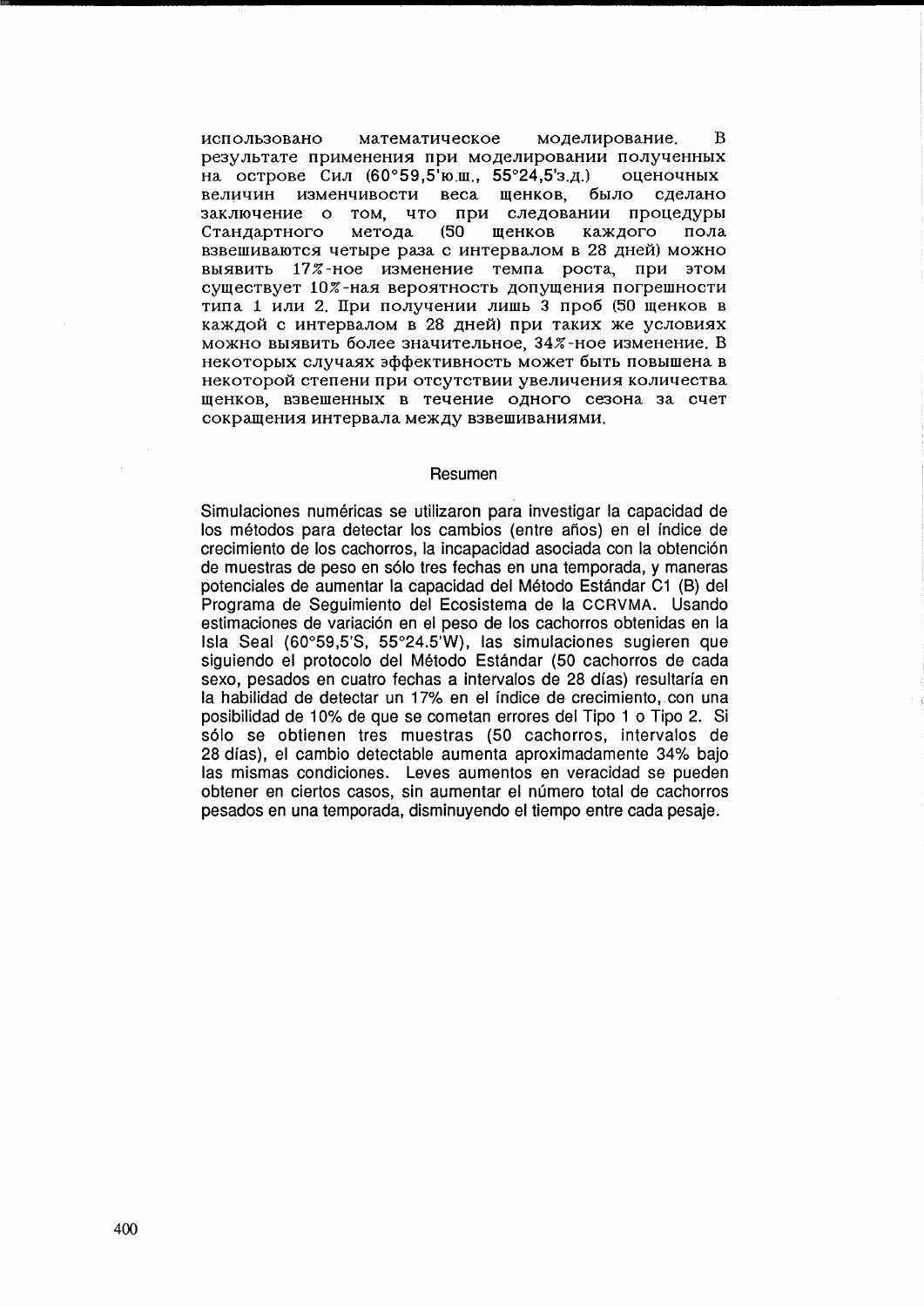## 1. INTRODUCTION

The CCAMLR Ecosystem Monitoring Program (CEMP) Standard Method C1 describes two techniques for estimating growth rates of Antarctic fur seal (Arctocephalus gazella) pups. Method (A) requires weighing each member of a sample of individually marked pups several times between birth and weaning. Method (B) requires weighing samples of 50 male and 50 female pups at monthly intervals beginning about 30 days after mean pupping date and concluding prior to weaning, when pups are about 110 days old. The analysis presented here pertains to the statistical power to detect changes in pup growth rate using Method (B), deferring a similar treatment of Method (A).

Boveng and Bengtson (1989) suggested that the effective sample size for estimating power to detect changes in growth rates depends not only on the total number of pups weighed, but on the number of weighing dates and the time intervals between them. Method B does not specify clearly the number of dates on which pups should be weighed. If the first sample is weighed 30 days after mean pupping date, three additional samples at monthly (say 28-day) intervals would conclude on the 114th day after mean pupping. Thus, it seems that no more than four samples of pups will be weighed following this method and that possibly three or fewer samples might be obtained.

A monitoring program in which pups are weighed on only three dates may not attain acceptable statistical power to detect changes in pup growth rate. Furthermore, the ability to detect non-linearity in the growth curve is minimized when only three samples are available. This paper presents an investigation into the power of the standard method to detect changes in pup growth rates, the loss of power associated with obtaining only three weight samples, and possible means of increasing the power of the standard method.

## 2. METHODS

Antarctic fur seal (Arctocephalus gazella) pups were weighed on four dates in 1988 and three dates in 1989, at Seal Island, Elephant Island  $(60°59.5'S, 55°24.5'W)$ . Linear regressions (Sokal and Rohlf, 1981, pp. 480-482) of pup weight versus date, were computed separately for each sex and year. Bartlett's test was used to evaluate heterogeneity of variances. For each sex, pooled (Le. weighted average) estimates of the slope and of the mean squared error (MSE) from both years were formed for use in a power analysis.

Monte Carlo simulations were used to investigate the effects of number and spacing of sampling dates, and number of pups weighed per date, on the power to detect changes of 5 to 50% of the observed mean pup growth rates. The simulations proceeded as follows:

- (i) A simulated data set, with a specified number and spacing of sampling dates and number of pups weighed per date, was drawn at random from normal distributions with means determined by our observed growth rate and variances equal to our observed MSE (the "null" data);
- (ii) A second data set was drawn under similar conditions to the first, except that the underlying growth rate differed by a specified amount from the first (the "alternative" data);
- (iii) Linear regressions were computed for each of the data sets ("null" and "alternative"), and the regression coefficients compared (Sokal and Rohlf 1 981, pp. 499-506);
- $(iv)$  Steps (i) to (iii) were repeated 500 times with the same input parameters, recording the number of times that the growth rates in the two data sets were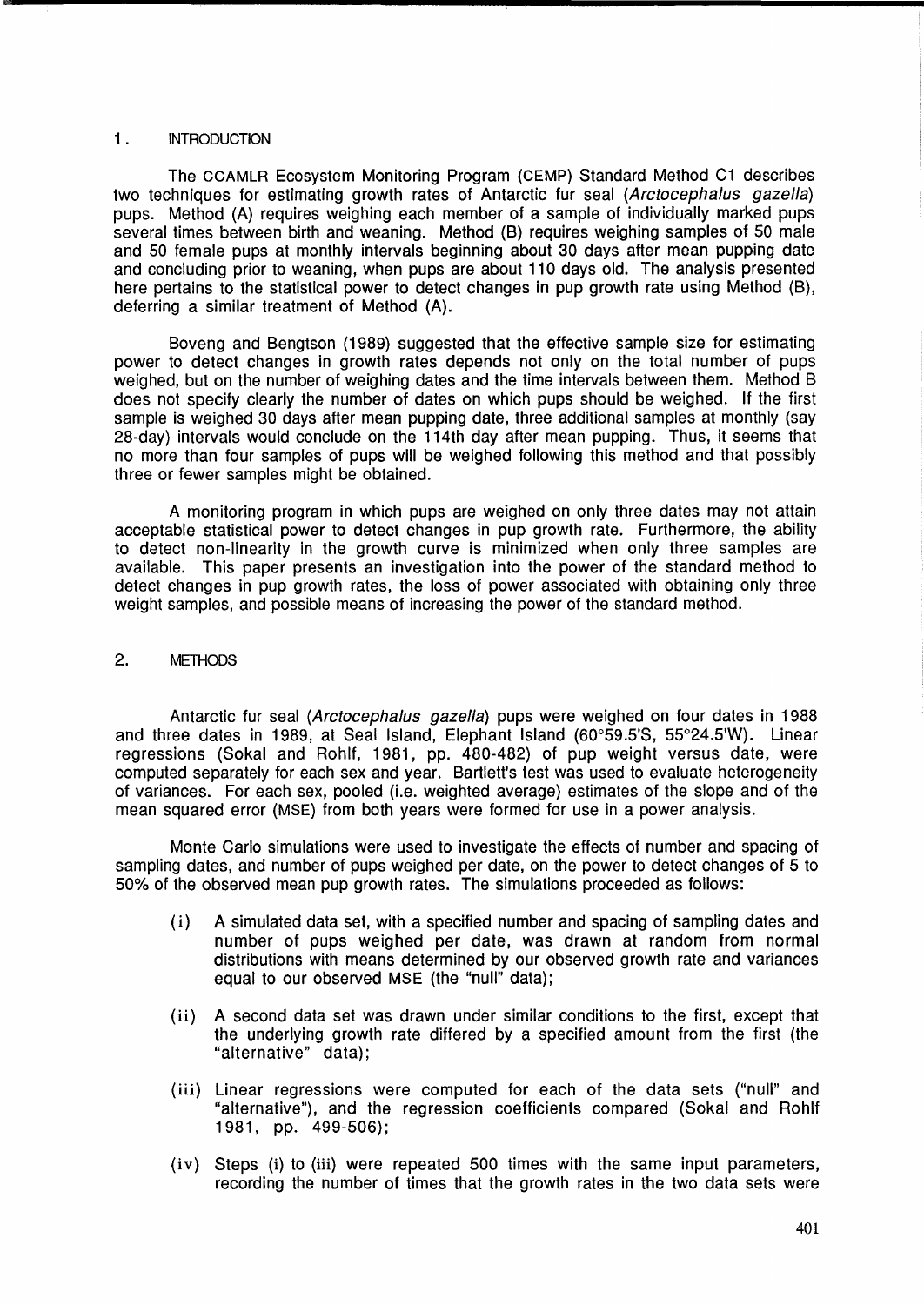significantly different. The number of significantly different results divided by 500 is an estimate of the power to detect a change in the growth rate from the null value to the alternative value.

(v) Steps (i) to (iv) were repeated for several alternative growth rates, ranging from 1.0 to 1.5 times the null rate.

Simulations were conducted to estimate the effects of using three versus four weighing dates at 28-day intervals, of sampling smaller numbers of pups at more frequent intervals, and of the choice of  $\alpha$  for comparisons of regression coefficients.

### 3. RESULTS AND DISCUSSION

The weighing dates, numbers of pups weighed, mean weights, and standard deviations of weights from Seal Island are shown for each sex and year in Table 1. There were no significant differences in variances of pup weights among dates, for either sex in either year  $(P > 0.13$  in all cases). Table 2 shows estimates of growth rates from linear regressions of Seal Island pup weights versus date. Male pups grew faster and had more variable weights than females (Table 2). Tests for departures from linearity were all non-significant (P > 0.25 in all cases). Because the weighing periods at Seal Island were shorter than specified in the standard method, this result is not a confirmation of the pup growth curve being generally linear.

Figure 1 shows the statistical power achieved in a simulated monitoring program following Standard Method C1 (B), and assuming that the typical growth rate and withindate variance in pup weights are equal to the weighted averages of those observed in females at Seal Island (Table 2). If four samples of 50 pups each are weighed at 28-day intervals, there would be a 90% chance of detecting a 17% change in the true growth rate (using  $\alpha$ equal to 0.10 for comparing rates). Figure 1 also shows the reduction in statistical power that would occur if samples of 50 female pups were weighed each year on three rather than four dates, again at 28-day intervals. The lower power obtained in a program sampling on only three dates is a result of the smaller total number of pups weighed (150 versus 200), as well as the shorter duration of the weighing period.

Figure 2 shows that if the duration of the weighing period is limited (e.g. by logistic or other constraints), weighing smaller samples of pups more often can result in higher statistical power, even though the total number of pups weighed is not increased. No such increase in power, however, was observed in simulations of a monitoring program in which pups are weighed at intervals shorter than 28 days for the entire available weighing period. For example, if samples of 28 pups are weighed on seven dates at 14-day intervals, so that total sample size and duration of the weighing period are nearly identical to those in the standard method, there is no increase in the power to detect changes. Therefore, the power of a monitoring program that utilizes the entire available weighing period can be increased only by increasing the total number of pups weighed or by accepting a lower value of  $\alpha$  for comparing growth rates.

Figure 3 shows the effect of the choice of  $\alpha$ , the acceptable risk of a Type 1 error, on the power to detect a change in growth rate. As expected, the simulations show that a monitoring program using a relatively high  $\alpha$ -level for comparing regression coefficients (growth rates) will be more sensitive (i.e. will have higher power to detect a significant departure from the typical growth rate) than a program using a lower  $\alpha$ -level. Boveng and Bengtson (1989) suggested that  $\alpha$  and  $\beta$  (the risk of a Type 2 error) probabilities should be equal in some resource conservation contexts. The magnitude of change detectable with  $\alpha$  and B probabilites equal, are shown for all simulations in Figures 1 to 3.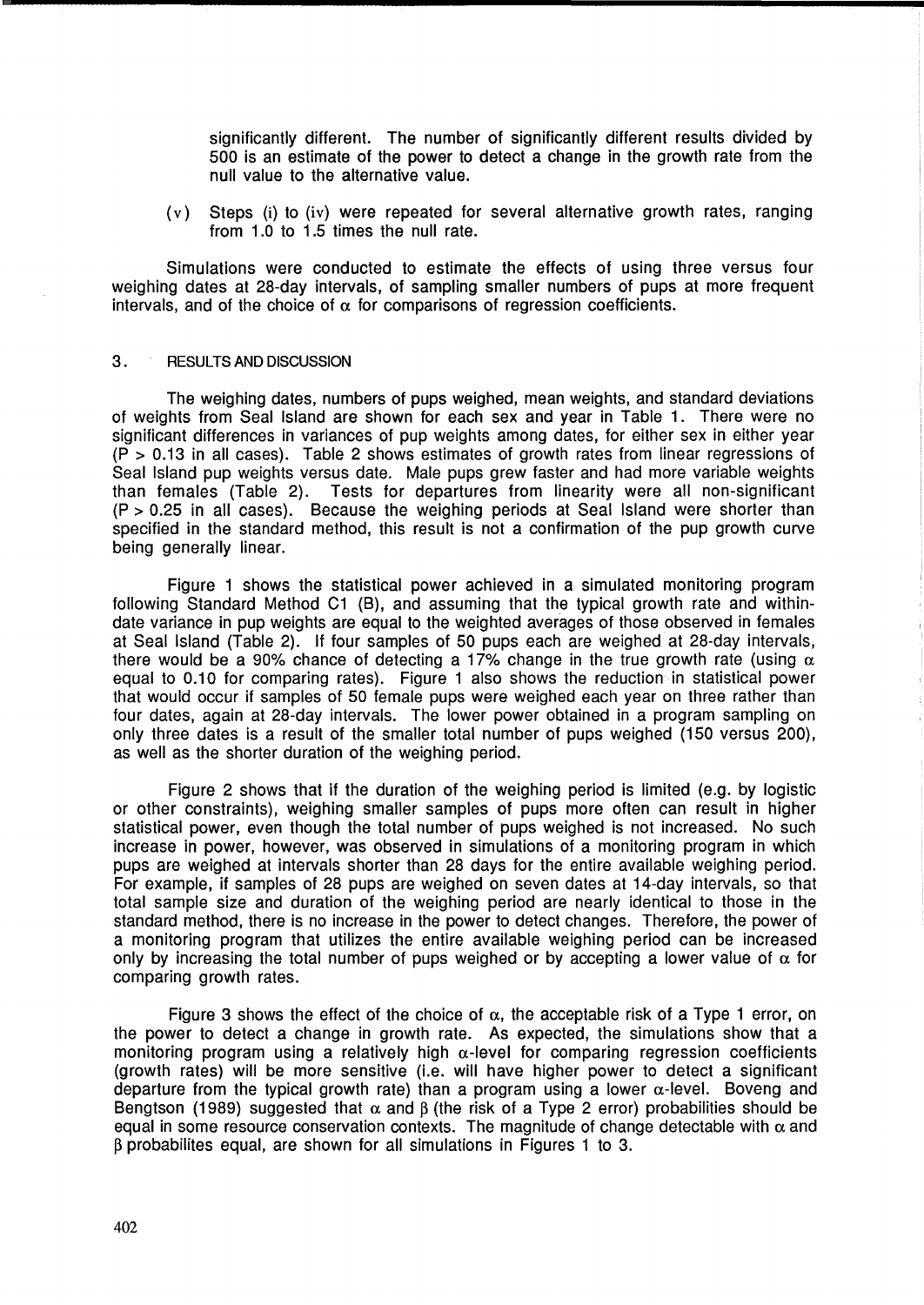If the relationships between the growth rates for males and females and between the variance in weights of males and females observed at Seal Island are typical, the power to detect a proportional change in growth rate will be similar for both sexes. This is because the ratio of the standard deviation of weights to the growth rate is similar for both sexes. Though simulations were conducted using data from both sexes, only the results from female pup weights have been presented here.

The simulations were used to verify that the power curves are symmetric for positive and negative deviations from the typical growth rate. Therefore, the statistical power shown in Figures 1 to 3 pertains to increases or decreases in the growth rate.

### LITERATURE CITED

BOVENG, P. and J.L. BENGTSON. 1989. On the power to detect changes using the standard methods for monitoring parameters of predatory species. CCAMLR, WG-CEMP-89/S.

SOKAL, R. R. AND F. J. ROHLF. 1981. Biometry. San Francisco: Freeman. pp. 859.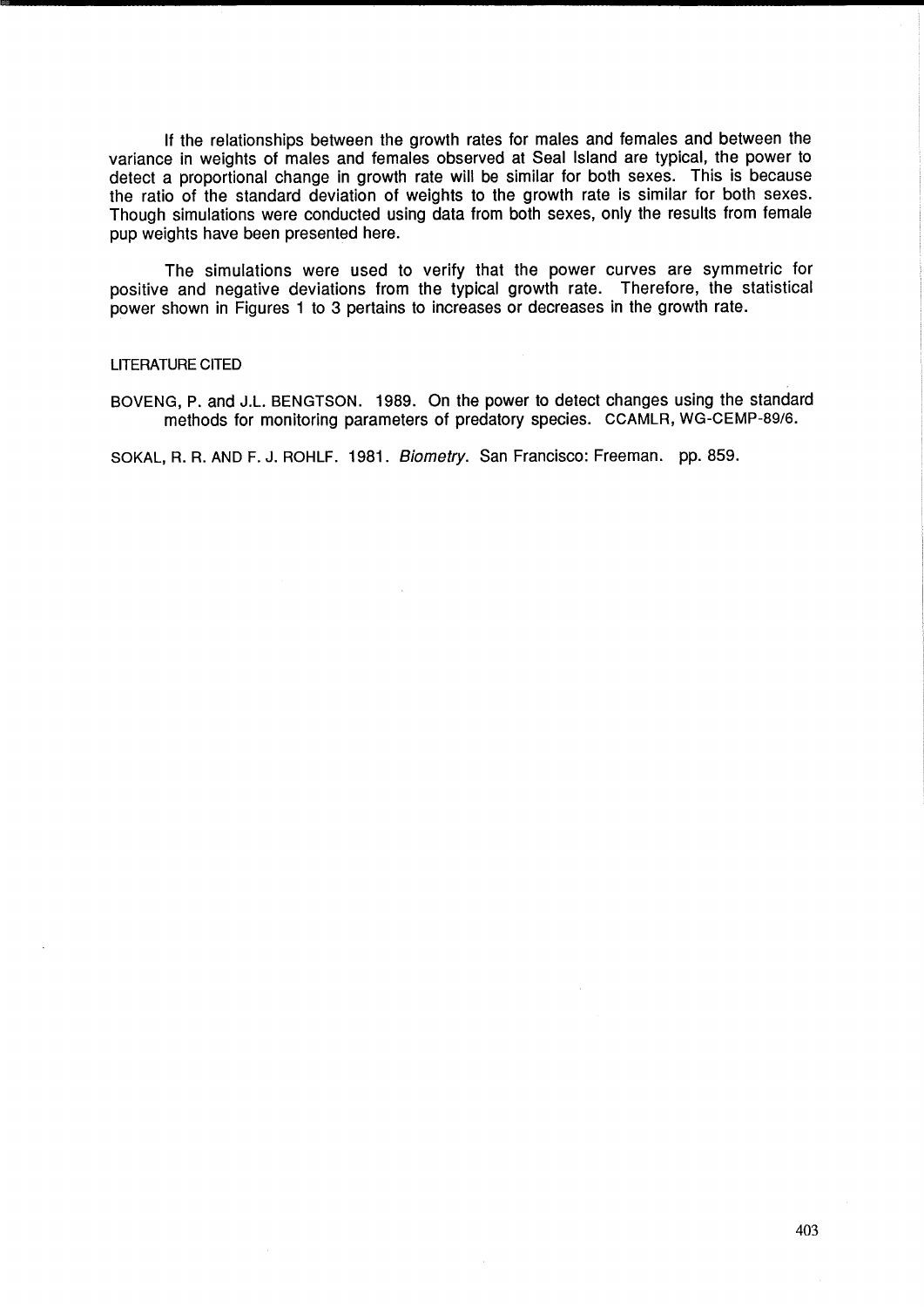| Date                                         | n                    | <b>Males</b><br>mean<br>weight (kg) | s.d.                         | n                           | <b>Females</b><br>mean<br>weight (kg) | s.d.                         |
|----------------------------------------------|----------------------|-------------------------------------|------------------------------|-----------------------------|---------------------------------------|------------------------------|
| 1988:<br>2 Jan<br>15 Jan<br>27 Jan<br>12 Feb | 30<br>40<br>41<br>36 | 9.91<br>11.28<br>12.91<br>15.91     | 1.60<br>1.64<br>1.64<br>2.22 | <b>20</b><br>26<br>20<br>35 | 8.78<br>9.50<br>10.76<br>12.38        | 1.13<br>1.49<br>1.15<br>1.66 |
| 1989:<br>17 Jan<br>31 Jan<br>13 Feb          | 21<br>26<br>30       | 10.65<br>12.81<br>14.42             | 1.94<br>1.88<br>1.77         | 29<br>24<br>35              | 9.19<br>10.62<br>12.61                | 1.81<br>1.70<br>1.42         |

| Table 1: | Dates, sample sizes, means, and standard deviations of male and female fur seal |
|----------|---------------------------------------------------------------------------------|
|          | pup weights measured at Seal Island in 1988 and 1989.                           |

Table 2: Results of linear regressions of pup weight versus data. Growth rates, standrd errors and estimated "within-date" variance in pup weights (MSE) are shown separately for each year and as weighted averages of both years.

|          |           | Growth Rate<br>(kg/d) | <b>Standard Error</b><br>of Growth Rate | <b>MSE</b> |
|----------|-----------|-----------------------|-----------------------------------------|------------|
| Males,   | 1988:     | 0.147                 | 0.0147                                  | 3.21       |
| Males,   | 1989:     | 0.139                 | 0.0089                                  | 3.45       |
| Males,   | wt. ave.: | 0.145                 |                                         | 3.29       |
| Females, | 1988:     | 0.092                 | 0.0077                                  | 2.04       |
| Females, | 1989:     | 0.127                 | 0.0130                                  | 2.67       |
| Females. | wt. ave.: | 0.108                 |                                         | 2.34       |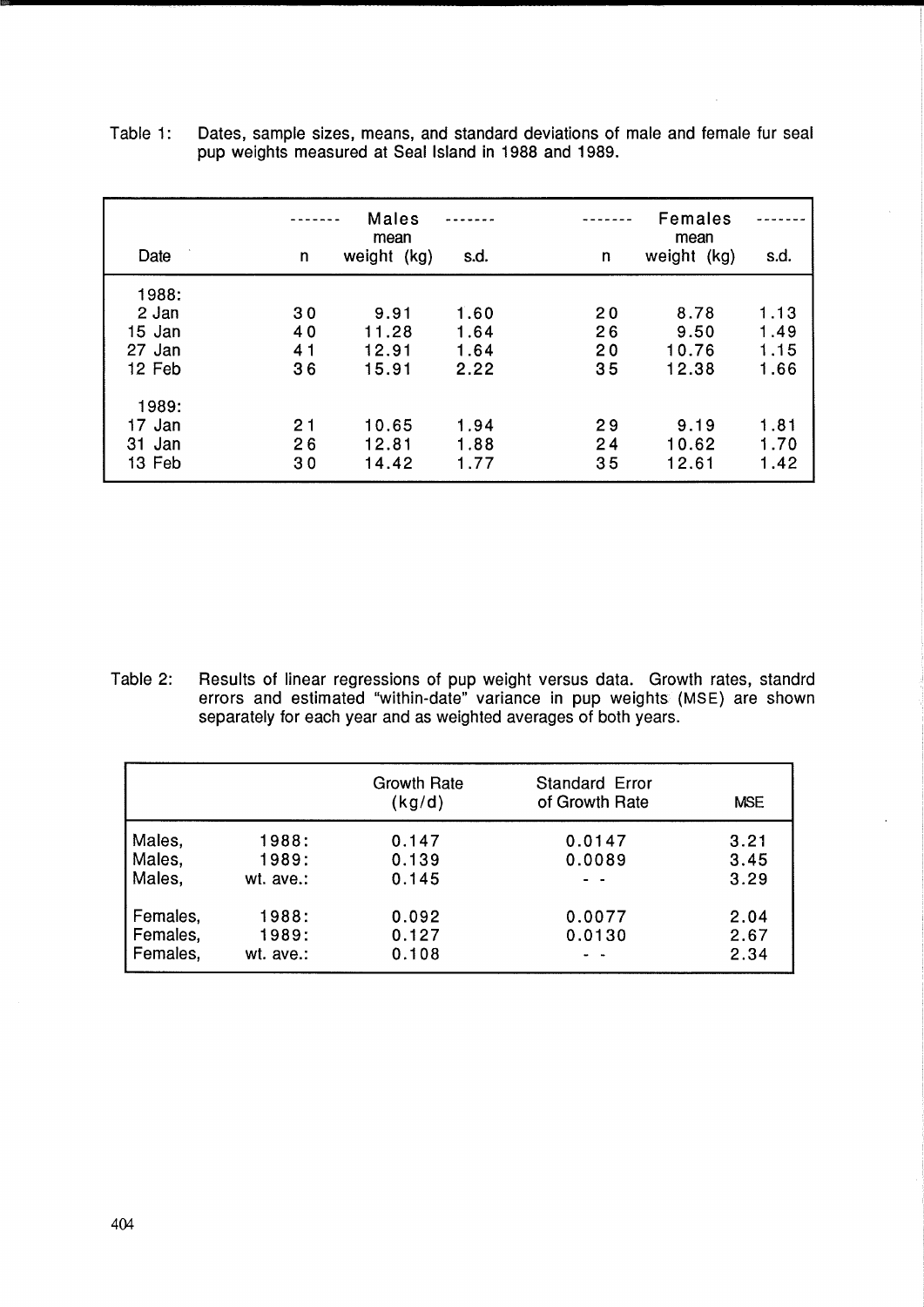

Figure 1: Difference in power to detect changes in fur seal pup growth rate using Standard Method C1 (B) when three or four samples of pups are weighed. The typical growth rate, or "null" rate, used in the simulation was 0.108 kg/d, the average rate observed for females at Seal Island in 1988 and 1989. The mean-squared-error for pup weights was 2.336, the average for females at Seal Island.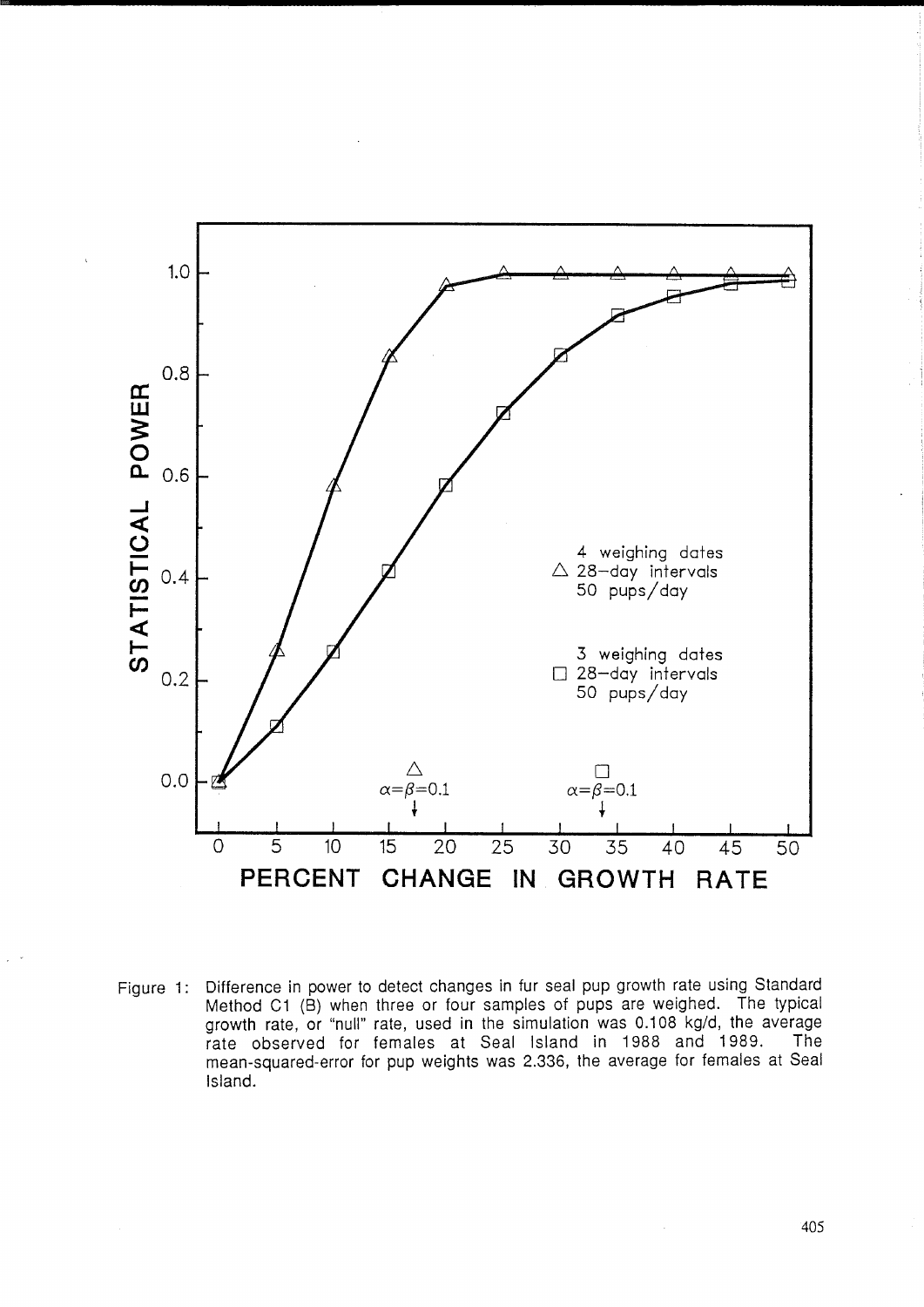

Figure 2: If the weighing period is limited to approximately 60 days, a slight increase in power can be obtained by weighing smaller samples of pups at more frequent intervals than specified in the Standard Method. As in Figure 1, null growth rate equals 0.108 kg/d, mean-squared-error equals 2.336.

 $\backslash$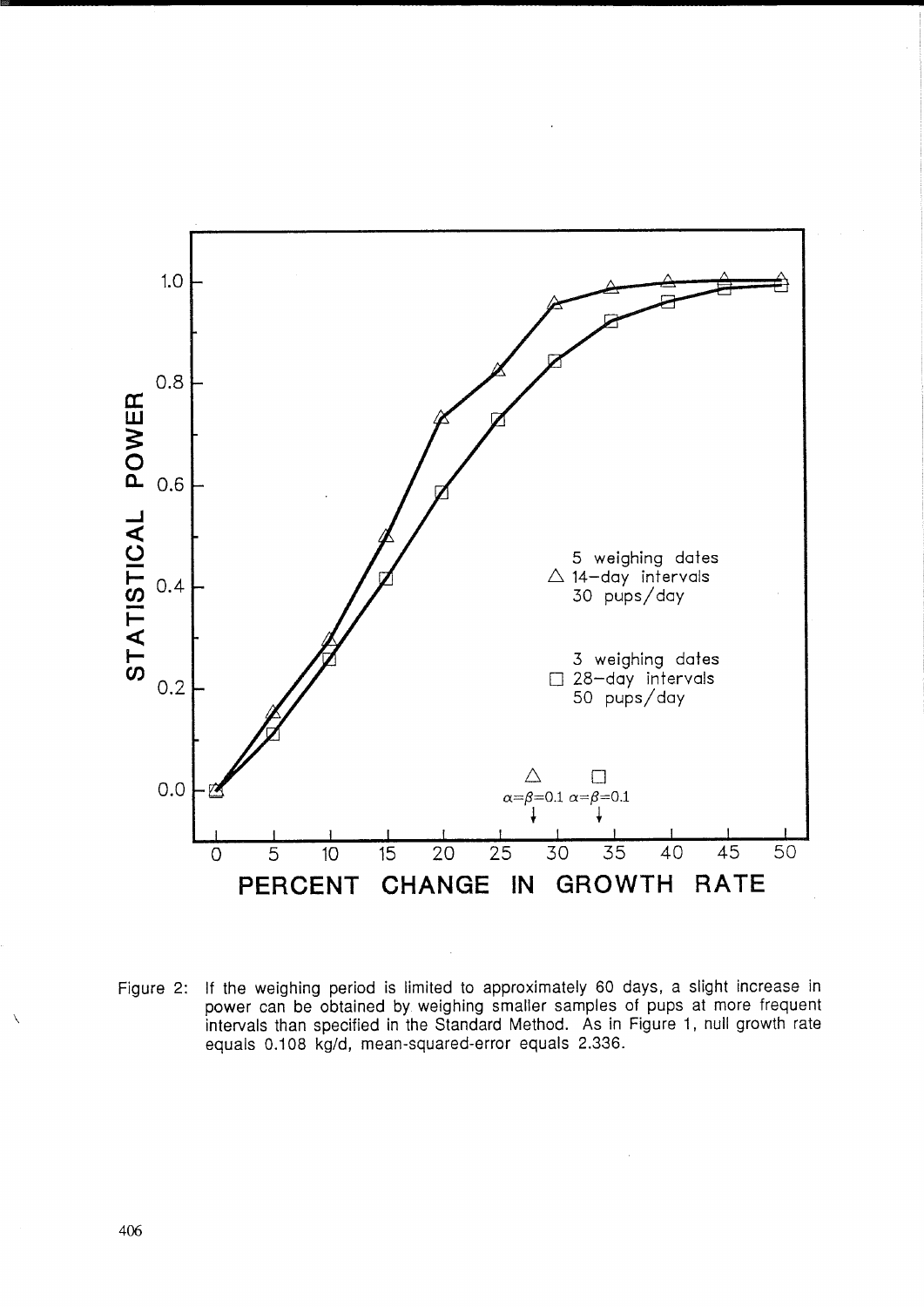![](_page_8_Figure_0.jpeg)

Figure 3: The effect of the choice of  $\alpha$  for comparing regression coefficients (growth rates), on the power to detect changes. As in Figure 1, null growth rate equals 0.108 kg/d, mean-squared-error equals 2.336.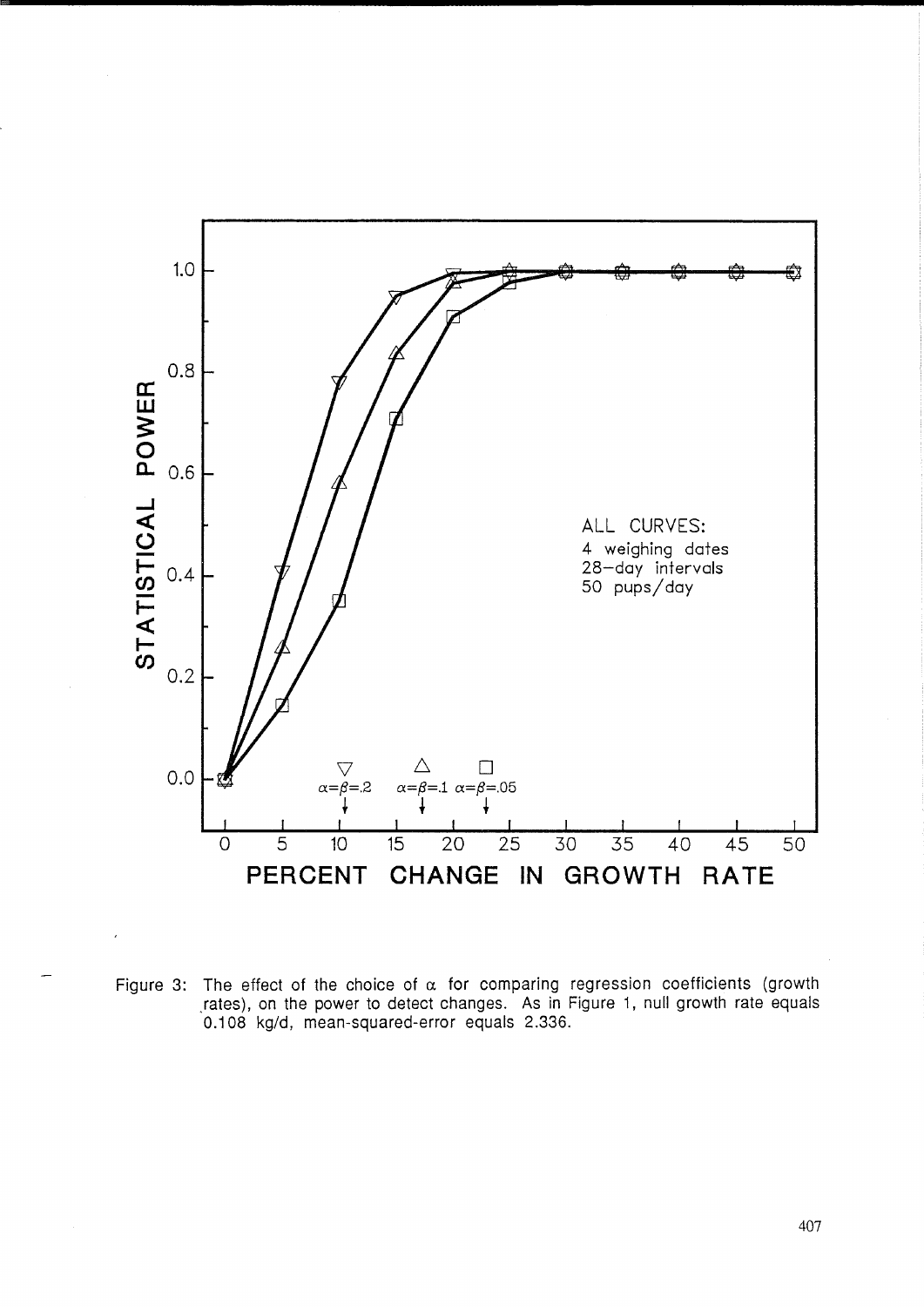## Liste des tableaux

- Tableau 1: Dates, tailles des échantillons, moyennes et écarts-type du poids des jeunes otaries de Kerguelen mâles et femelles mesurés à l'île Seal en 1988 et 1989.
- Tableau 2: Résultats des rebroussements linéaires du poids des jeunes par rapport à la date. Les taux de croissance, les erreurs standard et la variance "à la date" du poids des jeunes (MSE) figurent séparément pour chaque année et comme moyennes pondérées des deux années.

## Liste des figures

- Figure 1: Différence de puissance à déceler des changements du taux de croissance des jeunes otaries, en utilisant la methode standard C1.0 (8) lorsque 3 ou 4 échantillons de jeunes sont pesés. Le taux de croissance typique, ou taux "nul", utilise dans la simulation est de 0,108 kg/jour, ce qui correspond au taux moyen observé pour les femelles à l'île Seal en 1988 et 1989. L'erreur quadratique moyenne du poids des jeunes est de 2,336, ce qui correspond à la moyenne pour les femelles de l'île Seal.
- Figure 2: Si la période de pesée est limitée à environ 60 jours, une légère augmentation de puissance peut être obtenue en pesant des échantillons plus petits de jeunes à des intervalles plus courts que ceux spécifiés dans la methode standard. De meme que dans la Figure 1, le taux de croissance nul est égal à 0.108 kg/jour, et l'erreur quadratique moyenne est égale à 2,336.
- Figure 3: L'effet du choix de  $\alpha$  pour comparer les coefficients de régression (taux de croissance), a la puissance a detecter les changements. De meme que dans la Figure 1, un taux de croissance nul est égal à 0.108 kg/jour, et l'erreur quadratique moyenne est égale à 2,336.

#### Список таблиц

- Таблица 1: Даты, размеры проб, средние значения и стандартные отклонения веса шенков морского котика обоих полов - остров Сил, 1988 и 1989 rr.
- Таблица 2: Линейная регрессия темпа роста щенков и даты. Темпы роста, стандартная погрешность и предположительное отклонение "в пределах периода" веса щенков (MSE) показаны отдельно за Каждый год и как средняя взвешенная величина за два года.

### Список рисунков

P<sub>HC</sub>y<sub>HOK</sub> 1: Различия в эффективности Стандартного метода С1.0 (В) при выявлении изменений темпа роста щенков морского котика при взвешивании 3 или 4 выборок щенков. Типичный темп роста, или "нулевой" темп, использованный при моделировании составлял